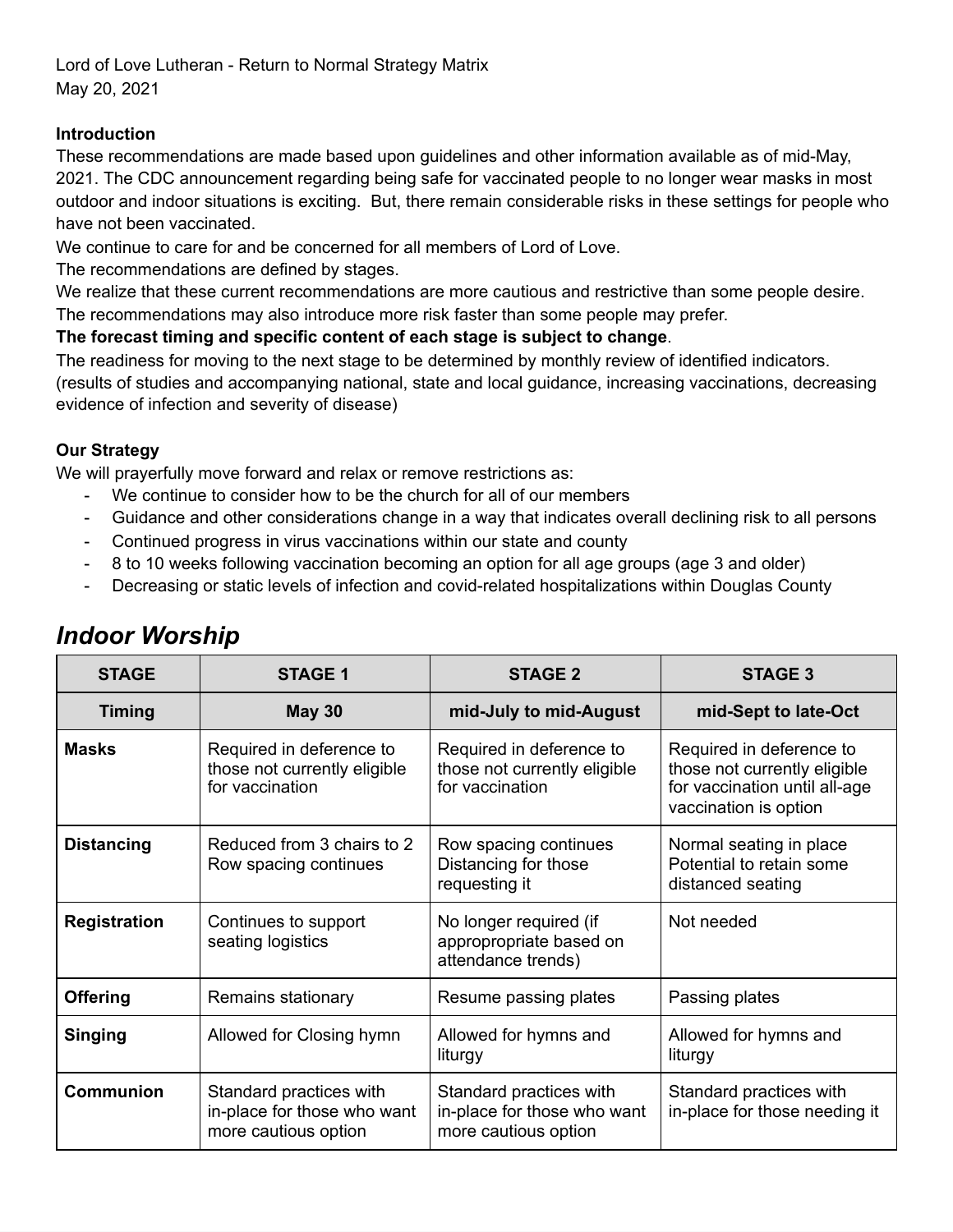| <b>Passing Peace</b> | Not included in worship | To be determined                                                                              | To be determined                        |
|----------------------|-------------------------|-----------------------------------------------------------------------------------------------|-----------------------------------------|
| <b>Choir</b>         | No change               | Rehearsals without masks<br>may resume, limit duration<br>Recorded anthems used in<br>worship | Consider allowing in-person<br>anthems  |
| <b>Brass</b>         | No change               | Rehearsals without masks<br>may resume<br>Recorded special music<br>used in worship           | Consider allowing live<br>music options |
|                      |                         |                                                                                               |                                         |

# *Non-Worship Indoor Activities*

| <b>STAGE</b>          | <b>STAGE 1</b>                                                                                                                                | <b>STAGE 2</b>                                                                                                                                | <b>STAGE 3</b>                                                                                                                                                        |
|-----------------------|-----------------------------------------------------------------------------------------------------------------------------------------------|-----------------------------------------------------------------------------------------------------------------------------------------------|-----------------------------------------------------------------------------------------------------------------------------------------------------------------------|
| <b>Timing</b>         | June 1                                                                                                                                        | mid-July to mid-August                                                                                                                        | mid-Sept to late-Oct                                                                                                                                                  |
| <b>Masks</b>          | Encouraged for all<br>Required for non-vaccinated<br>Group meetings must adopt<br>most conservative mask<br>wearing position for<br>attendees | Encouraged for all<br>Required for non-vaccinated<br>Group meetings must adopt<br>most conservative mask<br>wearing position for<br>attendees | Encouraged for all in<br>deference to those ineligible<br>for vaccination<br>Group meetings must adopt<br>most conservative mask<br>wearing position for<br>attendees |
| <b>Distancing</b>     | Encouraged to continue<br>May suspend upon<br>agreement of all attendees                                                                      | Encouraged to continue<br>May suspend upon<br>agreement of all attendees                                                                      | No longer required unless<br>requested by any attendee                                                                                                                |
| <b>Facility Setup</b> | Must be reset to original<br>set-up if modified for activity                                                                                  | Must be reset to original<br>set-up if modified for activity                                                                                  | Must be reset to original<br>set-up if modified for activity                                                                                                          |
| Food                  | Outside food may be<br>brought to share with others                                                                                           | Outside food may be brought<br>to share with others                                                                                           | Food preparation is allowed                                                                                                                                           |
| <b>Kitchen</b>        | Not to be used                                                                                                                                | Open for limited use                                                                                                                          | Available for use                                                                                                                                                     |
|                       |                                                                                                                                               |                                                                                                                                               |                                                                                                                                                                       |

## **Considerations and Basis For Lessening Restrictions:**

- Guidance from CDC and other scientific study oriented bodies
- Guidance and regulations from state and local officials
- Guidance from church bodies
- Findings from scientific aerosol studies
	- Recommendations for mitigating actions arising from study findings
- Progress in vaccinating the public and how local virus cases and hospitalizations are affected
	- Increasing number of age groups eligible to be vaccinated